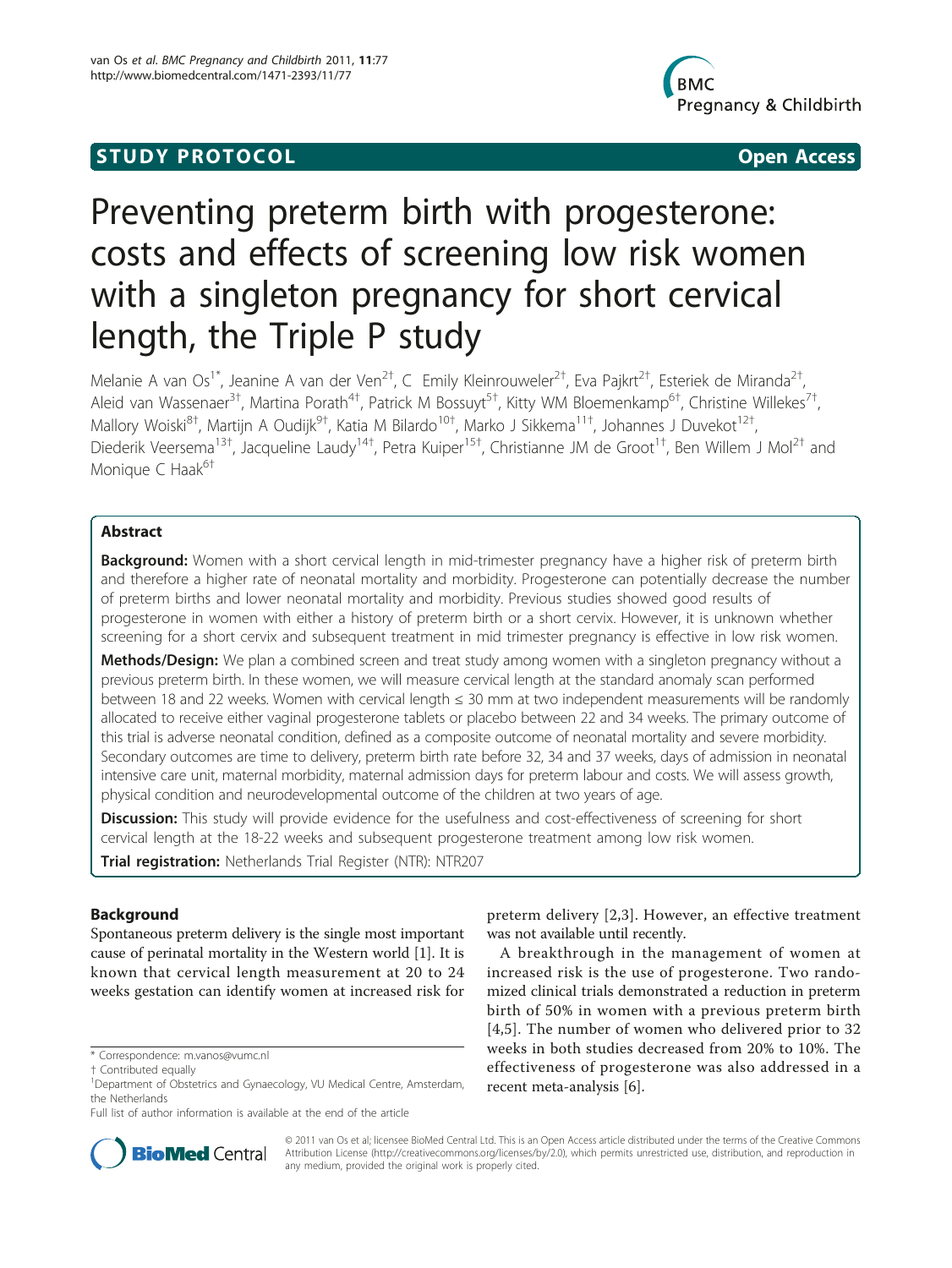Relative to women allocated to placebo, those who received progestational agents (17[alpha]-hydroxyprogesterone caproate and other forms of progesterone) had lower rates of preterm delivery (26% versus 36%), corresponding to a number needed to treat to prevent one premature delivery of 10. In addition, women who had received progestational agents had lower rates of perinatal mortality (14.8% versus 17.1%).

The problem with the use of progesterone at present is that, based on current evidence, it can only be applied to women with a history of preterm birth. However, the large majority of spontaneous preterm delivery occurs in nulliparous women, and progesterone has not been assessed in those women [[7\]](#page-4-0). On the other hand, prediction of preterm birth in nulliparous women has been studied widely. Fetal fibronectin, cervical length, upper genital tract infection, and bacterial vaginosis are predictors of preterm birth and in various combinations, proved to be stronger predictors, depending on race and gestational age. At 24 weeks, cervical length below 25 mm was the best predictor of spontaneous preterm birth at all gestational ages. Of the risk factors evaluated at 28 and 30 weeks, fetal fibronectin was the only significant predictor of spontaneous preterm birth < 32 weeks [[8\]](#page-4-0).

In a European cohort of 47.123 women, the cervix was 15 mm or less in 470. The proportion of preterm delivery in this group was almost 25%. In a randomised clinical trial attached to this study, the insertion of a Shirodkar suture in women with a short cervix did not substantially reduce the risk of early preterm delivery [[9](#page-4-0)].

In view of the studies mentioned above, two conclusions can be drawn. First, progesterone is an effective treatment for women who are at increased risk for preterm birth due to a previous spontaneous preterm delivery. Second, routine sonographic measurement of cervical length at 22-24 weeks identifies a group of nulliparous women at increased risk of early preterm birth.

These two issues generate the hypothesis that the use of progesterone in women with a short cervical length can reduce the preterm delivery rate. In August 2007, the first randomised study on the effectiveness of progesterone in women with a singleton pregnancy and a short cervical length without a history of spontaneous preterm birth was published [[4](#page-4-0)]. Spontaneous delivery before 34 weeks of gestation was less frequent in the progesterone group than in the placebo group (19% vs. 34% relative risk, 0.56). Progesterone was associated with a non-significant reduction in neonatal morbidity (8.1% vs. 13.8%; relative risk, 0.59,  $P = 0.17$ ). There were no serious adverse events associated with the use of progesterone. The authors concluded that in women with a short cervix, treatment with progesterone reduces the rate of spontaneous early preterm delivery. However, as a significant effect on neonatal outcome was

lacking, additional data are needed. We propose a national cohort study in which mid trimester cervical length is measured in 15.000 women, with subsequent randomisation of women with a decreased cervical length. The costs and effects of screening and treatment will be assessed, taking into account different cut-off values of short cervical length.

# Methods/Design

The study is set in the Dutch Obstetric Consortium a collaboration of obstetric practices in the Netherlands. Approximately 200 clinics, including university hospitals, teaching hospitals, non-teaching hospitals, ultrasound centres and midwifery practices will participate in this trial.

To conduct this trial we got approval from the Medical Ethical Committee, Academic Medical Centre, Amsterdam the Netherlands (MEC AMC 08-374 and 08-328). The study will be a cohort study with a randomised clinical trial embedded. We will screen a large cohort of women with low risk singleton pregnancies at 18-22 weeks gestation. Women with a short cervix will then be randomly allocated to receive either vaginal progesterone or placebo until 34 weeks.

# Procedures, recruitment, randomisation and collection of baseline data

In the Triple P screening study, we will offer low risk women with a singleton pregnancy the possibility to screen for a short cervix. Women < 18 years of age, women with a previous preterm birth < 34 weeks or symptoms of threatened preterm labour (uterine contractions, ruptured membranes), fetal congenital malformations and cervical or abdominal cerclage in situ will be excluded.

The cervical length is measured in addition to the standard anomaly scan at 18-22 weeks gestation, which all pregnant women are offered in the Netherlands. At the end of the standard anomaly scan, the measurement will be performed using a vaginal probe. The bladder of the participant needs to be empty. The measurement takes approximately three minutes and the shortest measurement is used. All participating sonographers will be asked to complete an e-learning module, specifically designed to learn the cervical length measurement technique. Subsequently, prior to participation in the study, each sonographer will be asked to obtain pictures of five measurements, which will be judged by the project team.

The cut off level for a short cervical length is  $\leq 30$  mm. Initially the cut of level was set at  $\leq 25$  mm. However, after we had screened 340 women, only 9 patients had a cervical length  $\leq 25$  mm at first measurement; a far lower rate than expected. Based on these findings the cut of level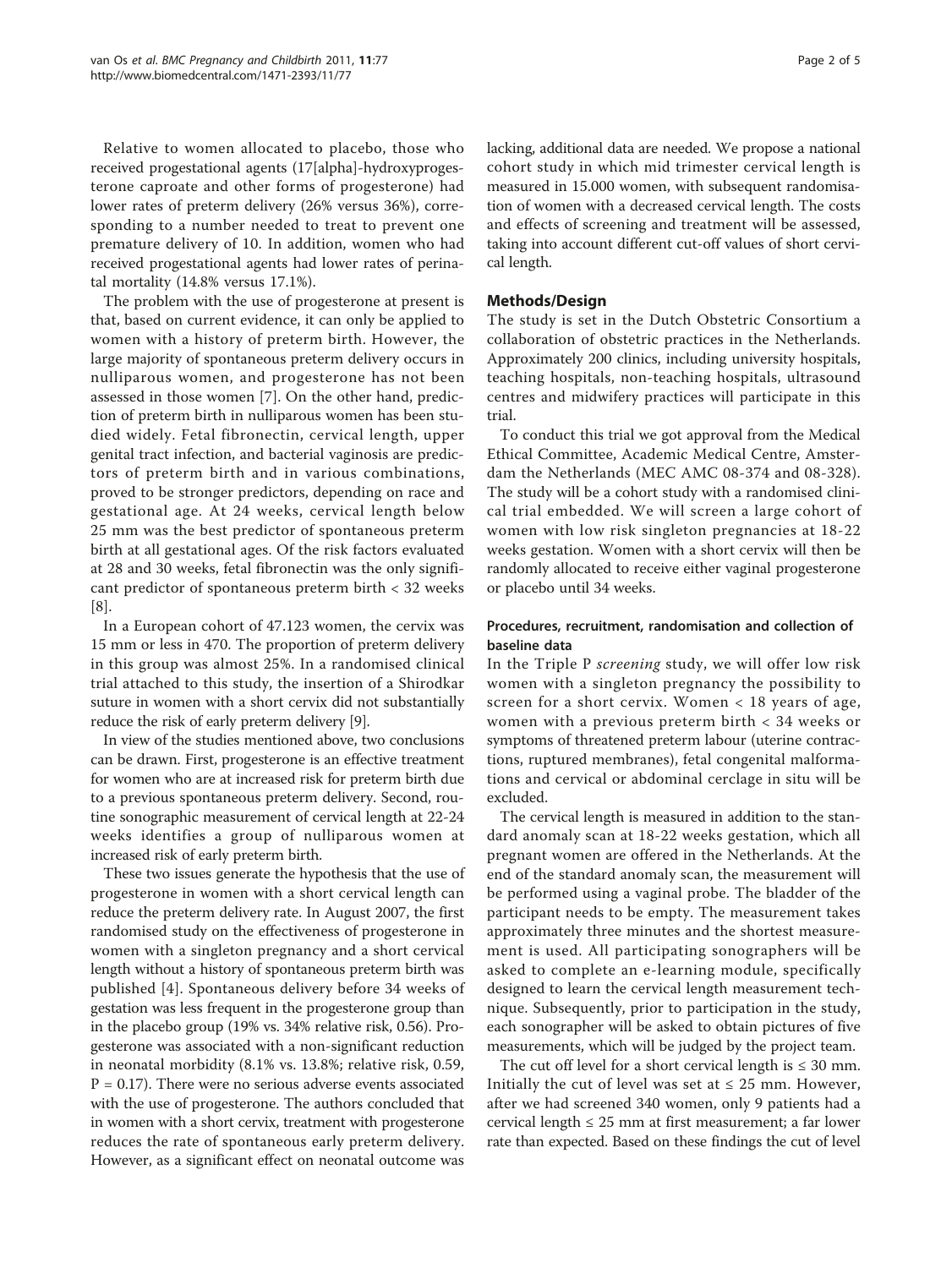was altered to  $\leq 30$  mm, which corresponded to other recruiting trials.

When a cervical length  $\leq$  30 mm is measured, a second assessment is offered within two weeks.

This second measurement takes place in the same hospital. When the first measurement is done in an ultrasound centre, the second measurement takes place in the nearest hospital and is performed by a trained sonographer.

If at the second assessment the cervix remains  $\leq 30$  mm, women will be invited to participate in the randomised clinical trial. Women who are eligible for the study but do not give informed consent, are registered and data on their pregnancy outcome will be collected. Progesterone will not be offered to these women.

All eligible women with a singleton pregnancy and cervical length  $\leq 30$  mm will be informed shortly about the clinical trial by the supervising gynaecologist or midwife. Subsequently, a trained research nurse will inform the patient in detail. The patient will also receive written information about the study from the research nurse. Following the study information, the woman is given a minimal of five days time to consider participation in the clinical trial. In case of participation, informed consent is obtained for the treat study.

Once informed consent has been given, and patient data have been entered in a web based database, computerized randomisation will take place.

# Intervention

Each study participant will be given a blister pack labelled "Progesterone Study, "

that will contain either 200-mg capsules of micronized progesterone (Utrogestan, Besins International Belgium) or identical-appearing capsules of placebo (Medicaps).

Progesterone use did not show side effects in other studies, there was no difference observed between exposed and non exposed infants [[10-12\]](#page-4-0).

Study medication will be taken between 22 weeks and 34 weeks gestational age. The capsules will be self-administered vaginally by patients on a daily basis. The label codes indicating progesterone or placebo are only known in the central pharmacy. These data will be disclosed to the central office only after data on primary outcome have been collected. Researchers involved in the follow up program of the offspring of women participating in this study will remain blinded for a longer period. For emergency cases, a closed envelope with the label codes is available at the study centre. For purpose of the interim analysis the label codes will become available to the epidemiologist involved in the study as A and B. Baseline demographic, past obstetric and medical history will be recorded of all women who participate in the randomised study.

#### Outcome measures

The primary outcome measure is composite poor neonatal outcome (death or severe morbidity). This composite morbidity rate contains the following variables: severe Respiratory Distress Syndrome (RDS), Bronchopulmonary Dysplasia (BPD), Periventricular Leucomalacia > grade 1, Intracerebral Haemorrhage > grade II, Necrotizing Enterocolitis (NEC) > stage 1, proven sepsis and death before discharge from the nursery. The primary outcome measure will be recorded 10 weeks after the expected term date.

Secondary outcome are time to delivery, preterm birth rate before 32, 34 and 37 weeks, days of admission in neonatal intensive care unit, maternal morbidity, maternal admission days for preterm labour and costs. Moreover, growth, physical condition including close examination of the genital tract, and neuro-developmental outcome of the child at 24 months (corrected) age will be assessed.

Next to secondary clinical outcome, the cost-effectiveness of screening for short cervical length (as done in Triple P screening), and subsequent treatment in case of a short cervix, will be assessed for several cut-off levels of cervical length.

#### Follow up of women and infants

Follow up will be performed in all children. Questionnaires regarding child development will be sent to all participating families at the corrected child age of 24 months. Child outcomes to be measured are; length, weight and head circumference, medical history and medical consumption, physical examination with extra attention for the genital tract, neurological examination (including gross motor functional classification system for children with cerebral paresis). assessment of the cognitive and motor development, using the Bayley Scales of Infant Development, version III.

Child Behavioural Checklist, will be filled out by the parents to assess behavioural outcome. Ages and stages questionnaire will be filled out by all parents

#### Statistical issues

#### Sample size calculation

We anticipated an adverse neonatal outcome in 14% of the pregnancies in which the cervical length is < 15 mm, and in 3% of the pregnancies with a cervical length between 15 mm and 30 mm. As we assumed that 1.7% of the pregnancies would show a cervical length < 15 mm, and 8.3% of the pregnancies a cervical length between 15 and 30 mm, the probability of bad neonatal outcome without intervention with progesterone in women with a cervix shorter or equal to 30 mm will be 5.0%. This percentage was expected to be reduced to 2.5% after use of progesterone. Assuming this decrease of the incidence of adverse neonatal outcome from 5% to 2.5%, using a two sided test with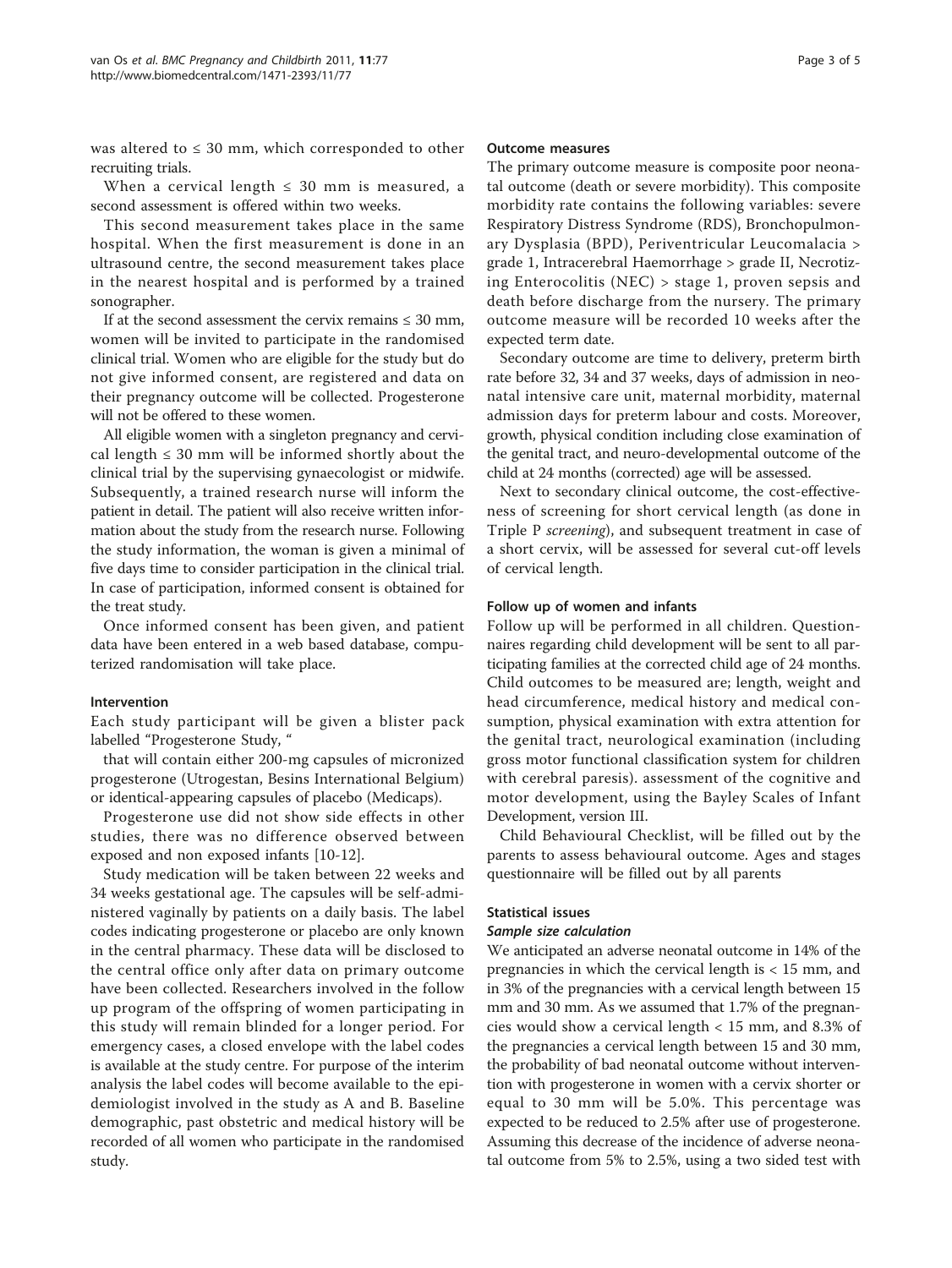an alpha of 0.05 and a beta of 0.8, 1, 920 women (960 per arm) were needed in this study. As we expected that 10% of the women would have a cervix  $\leq 30$  mm, and with the assumption that 50% of the eligible women would participate, we need to screen almost 40, 000 women in the Triple P screening study. However since the start of the study, 3.000 women were screened resulting in only 70 patients with a cervical length ≤30 mm at the first measurement; a far lower rate of short cervix than we expected. Based on these findings, the feasibility of recruitment, the available budget and the example of similar international trials we have adjusted our protocol and plan to screen 15.000 women. Based on the current data, we hypothesize that we will be able to randomize 100 women. We aim to combine the trial data with that of other ongoing studies on the subject in an individual patient data meta analysis. (13).

# Data analysis

The results of the randomised clinical trial will be analysed according to the intention to treat principle. The effectiveness of progesterone versus placebo will be assessed by calculating relative risks and 95% confidence intervals. Time to delivery will be compared using Kaplan-Meier curves and log-rank tests. We will evaluate whether there is an interaction between the treatment effect and cervical length, and between treatment effect and ethnicity.

# Economic evaluation

# General considerations

The economic analysis will be performed from the societal perspective. Both costs and outcomes will be discounted with a discount rate of 5%. The economic analysis of the trial itself is not of interest. If progesterone is found to decrease the probability of preterm delivery, then the savings due to decreased prematurity will always outweigh the costs of progesterone, which are negligible. The true economic question to be answered when the trial shows a beneficial effect is whether the costs of screening (number needed to screen to detect one woman with a short cervix) outweigh the cost reduction and health benefits from treatment with progesterone.

# Cost analysis

The study design will enable us to compare the costs and effects of the following strategies:

I. no screening for cervical length

II. screening for cervical length, and treatment of women with a short cervical length

For each of these strategies, we will calculate the costs as well as the effects in terms of poor neonatal outcome (mortality and severe morbidity, see above). In the costeffectiveness analysis, we will then calculate the costs per prevented case of bad neonatal outcome.

For strategy II, we will assess the screening strategy using different cut-off levels. We anticipate a stronger treatment effect in the group with a very short cervix, i.e. < 15 mm, whereas the treatment effect is likely to be less strong in the women with a cervix between 15 mm and 30 mm (number need to treat). On the other hand, the number of women with a short cervix will be smaller when a cut-off value of 15 mm is used than when the group with a cervix between 15 and 30 mm is considered to be abnormal (number needed to screen). Thus, the cost-effectiveness analysis will assess the balance between number needed to treat and number needed to screen.

For the cost analysis, the process of care is divided into three cost stages (antenatal stage, delivery/childbirth, postnatal stage) and three cost categories (direct medical costs [all costs in the health care sector], direct non-medical costs [costs outside the health care sector that are affected by health status or health care] and indirect costs of the pregnant woman and her partner [costs of sick leave]). Volumes of health care resource use are measured prospectively alongside the clinical study in all participating centres as part of the case report form.

Cost volumes in the antenatal stage consist of direct medical costs (e.g. prenatal checkups, costs of screening, admission due to threatened preterm birth, transport of patients to perinatal centres, and maternal monitoring [various lab tests; hospital care]). Costs during childbirth are dominated by the course of childbirth and type of delivery. Cost volumes in the postnatal stage consist of maternal care (hospitalisation etc.) and neonatal care (admission to neonatal intensive care/neonatology ward, outpatient visits) and primary care.

Health resource use outside the hospital is recorded by questionnaires. Direct medical volumes outside the hospital and direct non-medical volumes are valued using national reference prices. Indirect costs are quantified but remain unvalued. Study-specific costs are excluded from analysis.

# **Discussion**

Preterm birth is still a huge problem, with high mortality and morbidity rates. Progesterone is a safe and potentially effective treatment for prevention of preterm birth. Some studies have already proven the use of progesterone in high risk populations, showing that the number of preterm births can be reduced.

Unfortunately there is no evidence that progesterone use decreases neonatal morbidity and mortality. More research has to be done on the possible effects of progesterone on the neonatal morbidity and mortality rates.

Simultaneously with the Triple P trial, a number of other study groups in different countries have set up